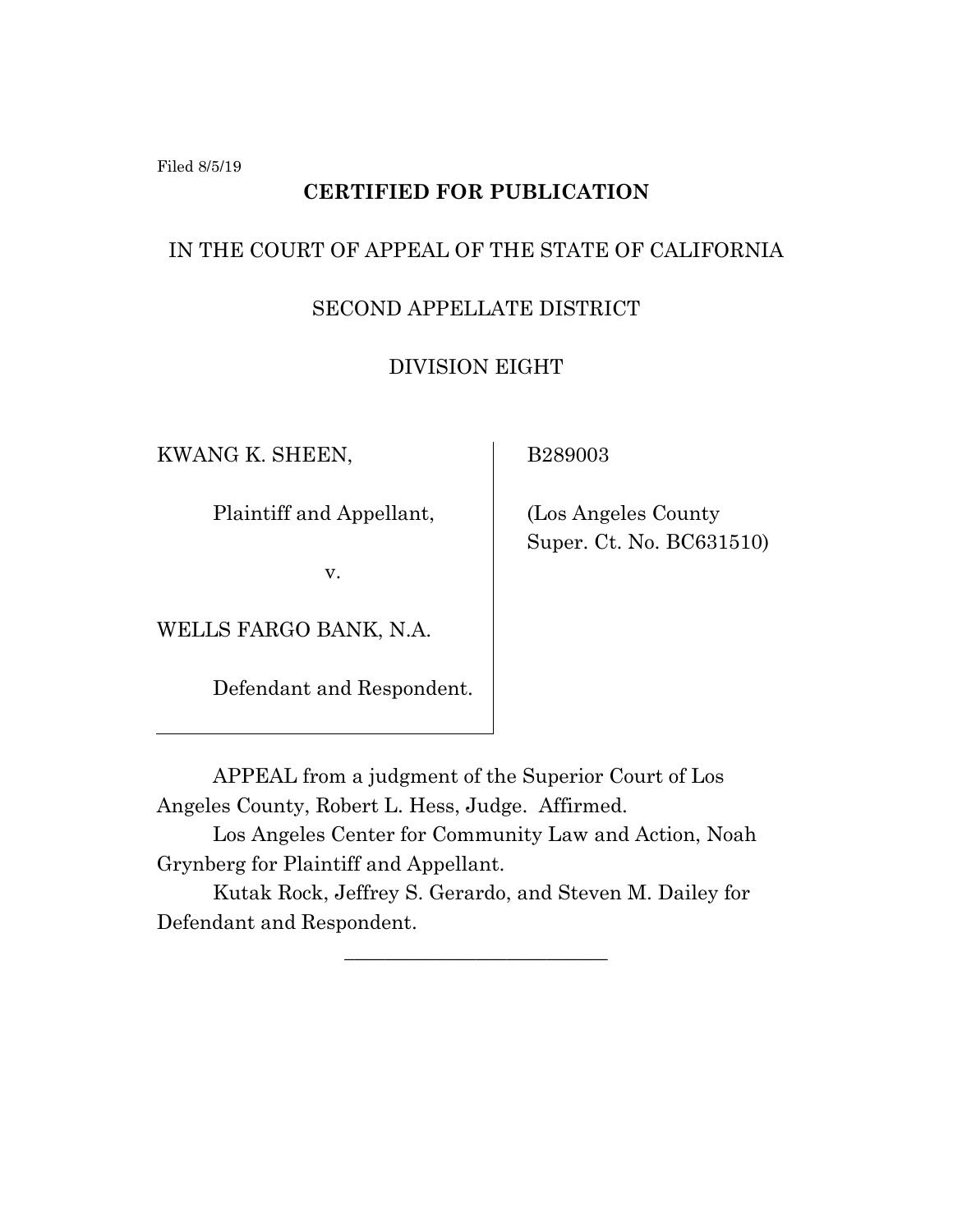Homeowners in mortgage trouble may try to negotiate a better deal. If mortgage modification negotiations fail and the borrower falls behind, the lender may foreclose, sell the house, and evict the homeowner. In a nutshell, this happened to borrower Kwang Sheen with his lender Wells Fargo Bank, N.A. (Wells). Sheen sued Wells in *tort* for negligent mortgage modification and other claims. The trial court sustained Wells's demurrer, partly because Wells did not owe Sheen a duty in *tort* during *contract* negotiation.

The issue of whether a tort duty exists for mortgage modification has divided California courts for years. The California Supreme Court has yet to resolve this division. We must take sides.

We join with the old rule: no tort duty during contract negotiations. Our small contribution to this extensive debate is to use the general approach of the recent Supreme Court decision in *Southern California Gas Leak Cases* (2019) 7 Cal.5th 391 (*Gas Leak Cases*). The *Gas Leak Cases* decision was not about mortgage modifications, but it gives us guiding sources of law about whether to extend tort duties when, as here, there is no personal injury or property damage. Seeking wisdom, the Supreme Court considered decisions from other states as well as the Restatement of Torts. We do likewise.

These sources of law decisively weigh against extending tort duties into mortgage modification negotiations. The majority of other states are against it, and the most recent Restatement counsels against this extension because other bodies of law—breach of contract, negligent misrepresentation, promissory estoppel, fraud, and so forth—are better suited to handle contract negotiation issues. We therefore affirm.

2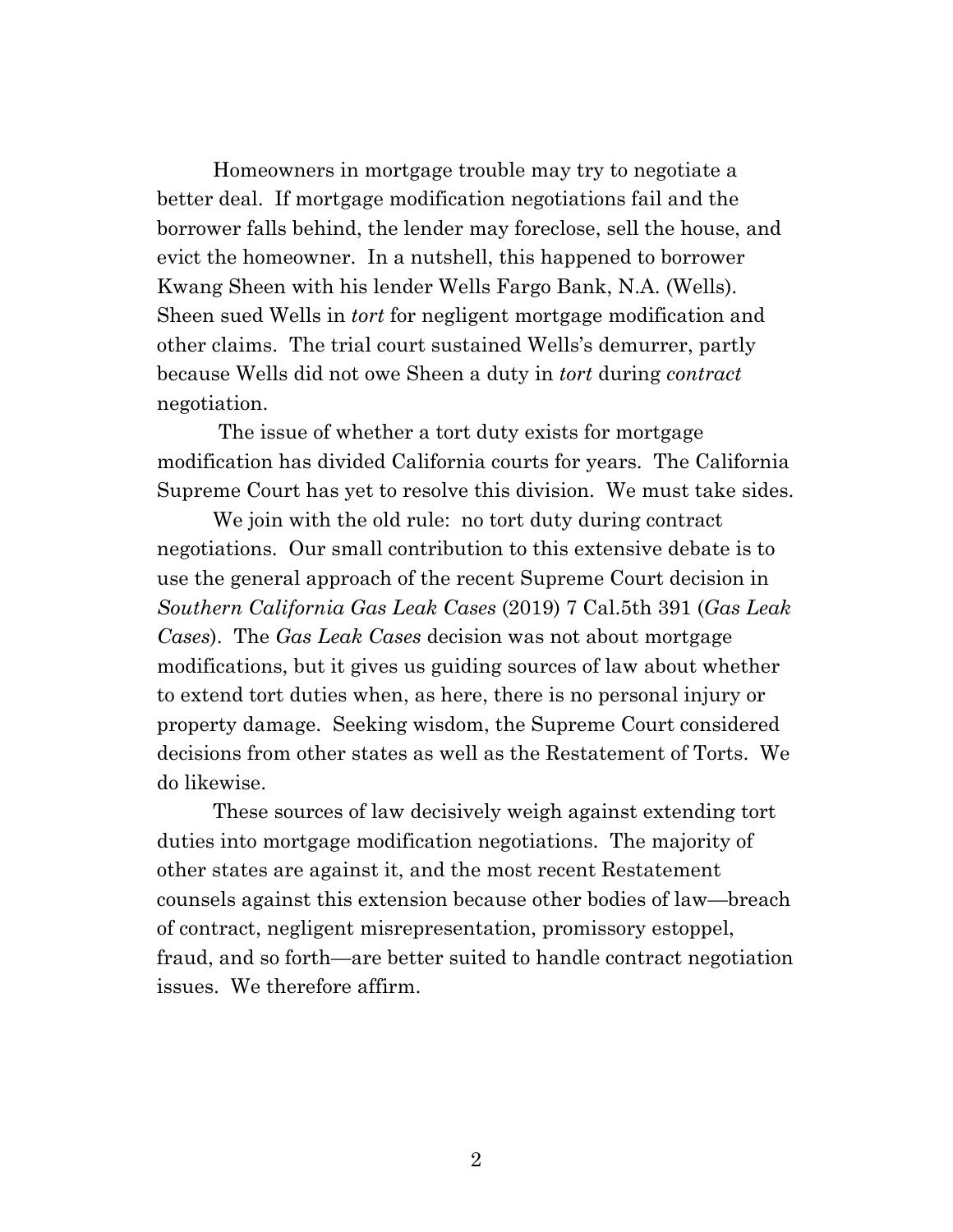We recount Sheen's allegations from the operative pleading: his second amended complaint, which was skillfully drafted and is 26 pages long. Sheen attached no documents to this unverified complaint. In the trial court, able counsel represented Sheen. The same counsel appeared for oral argument in this court.

Sheen's complaint tells of a homeowner who borrowed money on his house three times, defaulted on all three loans after the subprime meltdown, sought loan modifications, declared bankruptcy, and emerged from bankruptcy. In the end, Sheen lost his house to foreclosure.

The complaint begins with Sheen's home purchase in 1998. Sheen got a \$500,000 loan secured by a deed of trust. This first loan is not at issue here.

In 2005, Sheen obtained two junior loans from Wells, in the amounts of \$167,820 and \$82,037. Sheen had financial troubles during the 2008 financial crisis and missed payments on the second and third loans. In September 2009, Wells recorded a notice of default on the second loan. The beneficiary of the first loan recorded a notice of default a few months later.

Sheen sought to modify all his home loans. Sheen's previous representative contacted Wells in January 2010 seeking forbearance and modifications to the second and third loans. Sheen himself submitted loan modification requests about both loans on January 29, 2010.

Wells sent Sheen two letters on March 17, 2010. One letter concerned the second loan. It stated Wells was accelerating Sheen's payments due under the second loan. Sheen alleges this letter led him to believe his mortgages were converted into unsecured loans because the letter stated Wells may "plac[e] your account with an outside collection agency." Around this time, a Wells representative

I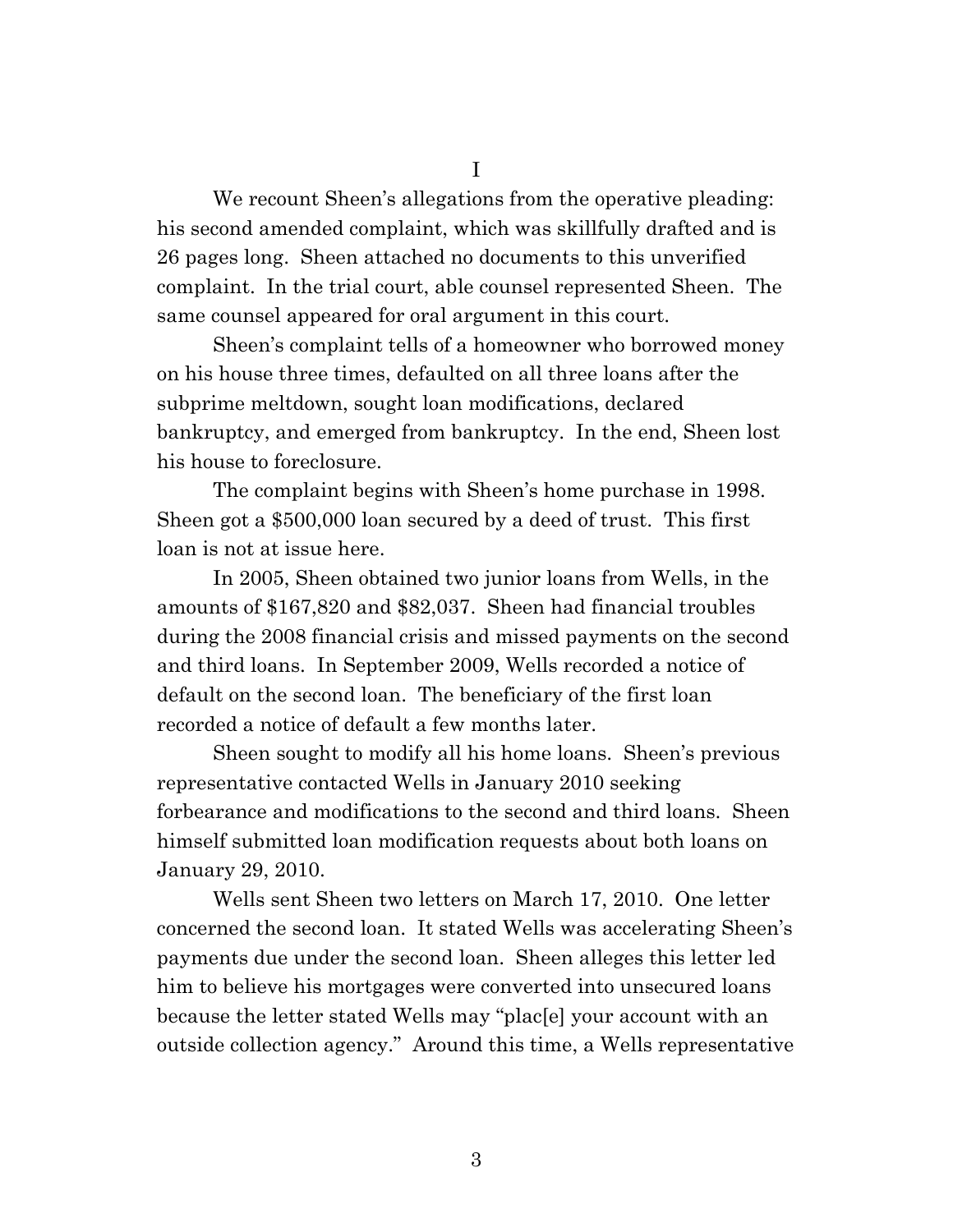called Sheen's wife and told her there would be no foreclosure sale. Instead, the representative allegedly explained, Wells was simply trying to recover money through standard collections practices.

Sheen received an additional letter from Wells on April 23, 2010 concerning the second loan in which Wells offered to charge off 50% of the balance if Sheen and Wells could come to a satisfactory arrangement. This letter reinforced Sheen's belief Wells had converted his mortgage into an unsecured loan because the letter did not explicitly mention a possible foreclosure sale.

In November 2010, Wells sold Sheen's defaulted second loan in the secondary market for distressed mortgage debt. After the second loan passed through two investment entities, Mirabella Investments Group, LLC (Mirabella) ultimately bought it in November 2013.

Meanwhile, Argent Mortgage Company, LLC, the holder of the first loan, recorded a notice of trustee sale in April 2012. Sheen succeeded in modifying this loan and Argent rescinded its notice of default in August 2013.

Wells ultimately cancelled the third loan in March 2014.

Mirabella moved forward on the second loan and recorded a notice of default in April 2014. Sheen began making modification requests to Mirabella in August 2014, but Mirabella did not tell Sheen whether it would modify this loan. Instead Mirabella wrote Sheen in August 2014 stating it sold its servicing rights for the second loan to FCI Lender Services, LLC (FCI).

Sheen made another modification request directly to FCI that month, but it rejected the application because Sheen had too little income. Ten days later Sheen filed for Chapter 7 bankruptcy relief. Sheen made two more requests for modification while his bankruptcy was pending. FCI rejected each of these applications, again citing Sheen's low income.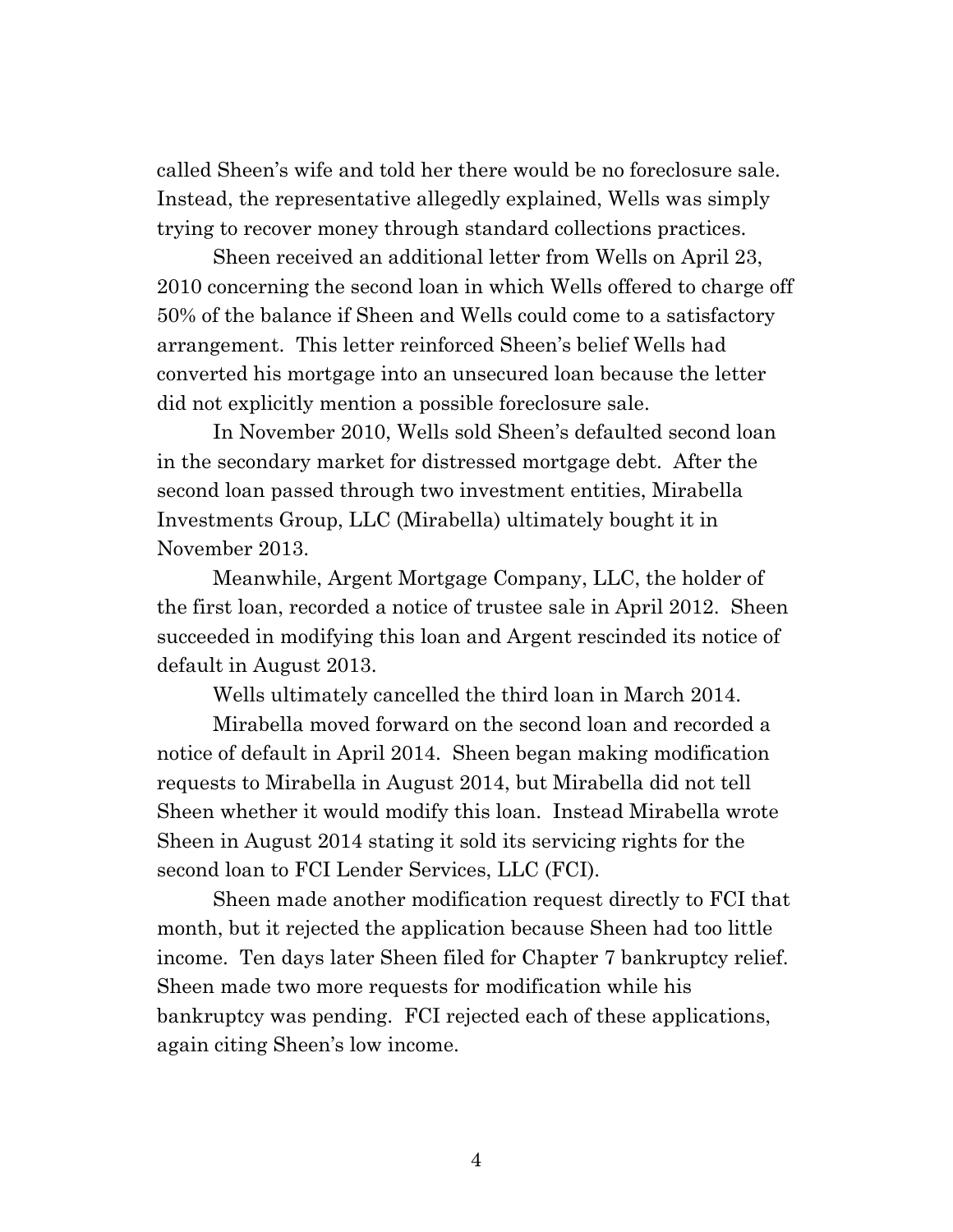Sheen made a third modification request in October 2014 with the assistance of a legal aid society representative. FCI allegedly informed this representative it considered Sheen's second loan to no longer be in "active foreclosure." Sheen also contacted Mirabella directly. Mirabella allegedly told Sheen and his wife it would consider modification in lieu of foreclosure.

The bankruptcy court dismissed Sheen's bankruptcy case on October 24 and vacated the bankruptcy stay. Sheen got a phone call five days later that his home would be sold that day. Surprised, Sheen immediately followed up with FCI, which confirmed the news.

Mirabella bought Sheen's home at the auction later that day. Mirabella then sold the home to Equity Investments Group, Inc. and Compass Alternative Investments, LLC. Sheen then lost an unlawful detainer action.

#### II

We describe this case's procedural posture.

Sheen sued Wells and others in 2016. Sheen's first count was for negligence. He alleged Wells owed him a duty of care to process, review, and respond carefully and completely to the loan modification applications he submitted to Wells. Additionally, Wells allegedly owed him a duty to refrain from engaging in unfair and offensive business practices that confused Sheen and prevented him from pursuing all options to avoid foreclosure. Sheen alleged Wells breached its duty by failing to respond to his applications, by sending two letters suggesting loans had been modified and his house would not be sold, by phoning his wife to say there would be no foreclosure sale of his home, by confirming Sheen's interpretation of these letters with a further letter that read like it was sent in connection with an unsecured debt rather than a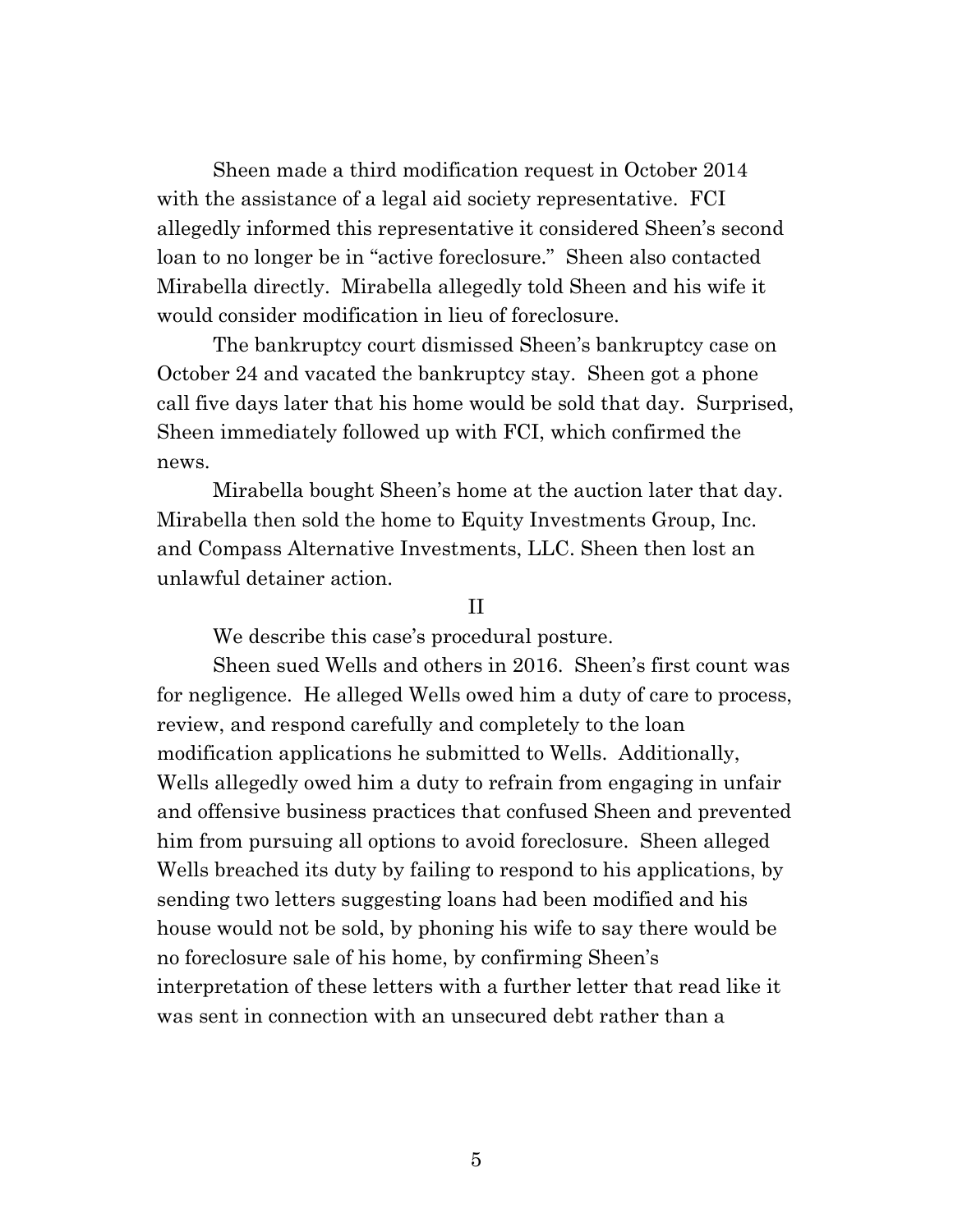secured mortgage loan, and by assigning a loan without notifying the assignor that Sheen's modification application was pending.

Sheen also sued Wells for intentional infliction of emotional distress, alleging Wells knew he was in a state of financial difficulty. Yet Wells failed to respond to his modification application, sent him misleading letters, and suggested to Sheen's wife the house would not be sold in foreclosure. Wells further confirmed Sheen's understanding of the letter with a further letter that made no mention of a foreclosure sale. These alleged actions, Sheen claimed, stated a claim for intentional infliction of emotional distress.

Sheen's final claim against Wells was for violating the unfair competition law, Business & Professions Code section 17200 et seq. (section 17200). Sheen alleged that, under section 17200, Wells's acts violated the laws against negligence and intentional infliction of emotional distress. Sheen claimed Wells's conduct had been unfair because it was immoral, unethical, and unscrupulous. Finally, Sheen alleged Wells's conduct was fraudulent because it was likely to have deceived members of the public.

Wells demurred to Sheen's second amended complaint.

Sheen's counsel stressed to the trial court that "we are not alleging fraud, and we are not alleging breach of contract . . . ." Rather, Sheen limited his claims against Wells to three counts described above: negligence, intentional infliction of emotional distress, and violations of section 17200.

The trial court sustained Wells's demurrer against Sheen's three causes of action without leave to amend. The court dismissed the negligence cause of action because Sheen had not pleaded facts supporting a tort duty of care by Wells to Sheen regarding loan modification. The court dismissed the intentional infliction of emotional distress claim for failure to plead outrageous conduct.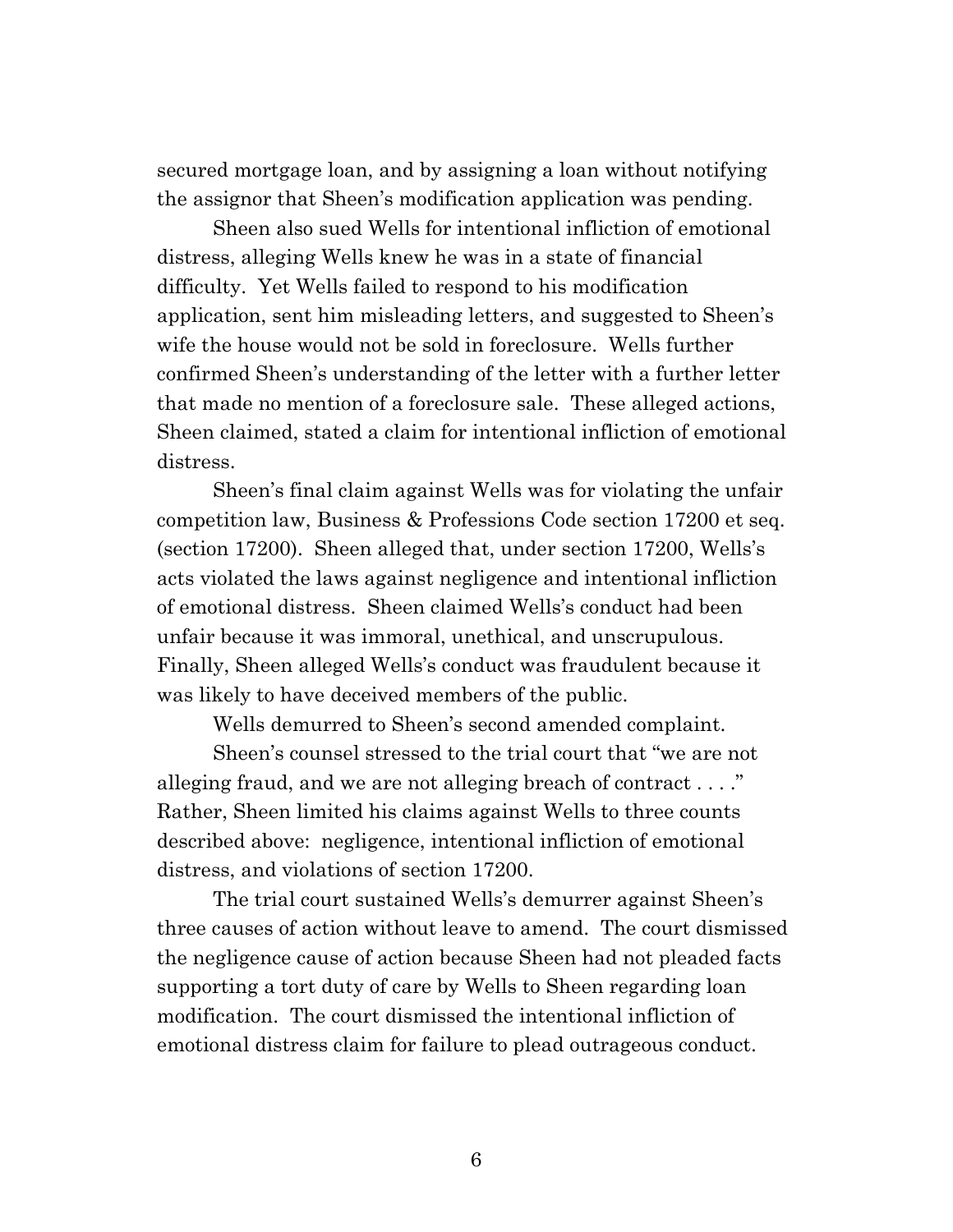And the court dismissed Sheen's section 17200 claim for want of an underlying claim. The court entered judgment for Wells.

Wells's successful demurrer did not affect Sheen's suit against other defendants, which proceeded. Sheen appealed the trial court's judgment for Wells. Wells is the lone defendant in this court, and Sheen is the lone plaintiff.

### III

The trial court was right to sustain the demurrer.

We independently review an order dismissing a complaint.

(*Lazar v. Hertz Corp.* (1999) 69 Cal.App.4th 1494, 1500–1501.)

We begin by noting the claims Sheen did *not* bring. Sheen did not sue Wells for common law:

- 1. Breach of contract,
- 2. Negligent misrepresentation,
- 3. Promissory estoppel, or
- 4. Fraud.

Neither did Sheen claim a statutory breach of the following:

- 1. California Foreclosure Prevention Act (Civ. Code, § 2924 et seq.),
- 2. California Homeowner Bill of Rights (Civ. Code, § 2920 et seq.),
- 3. Perata Mortgage Relief Act (Civ. Code, § 2923.5),
- 4. Real Estate Settlement Procedures Act (12 U.S.C. § 2601 et seq.),
- 5. Home Affordable Modification Program (12 U.S.C. § 5201 et seq.), or
- 6. Truth in Lending Act (15 U.S.C. § 1601 et seq.).

These omissions were well counseled and not inadvertent.

During oral argument on the demurrer, Sheen's counsel—an expert in this field of law—stressed to the trial court the suit's limited and precisely targeted nature. The implication is Sheen did not attempt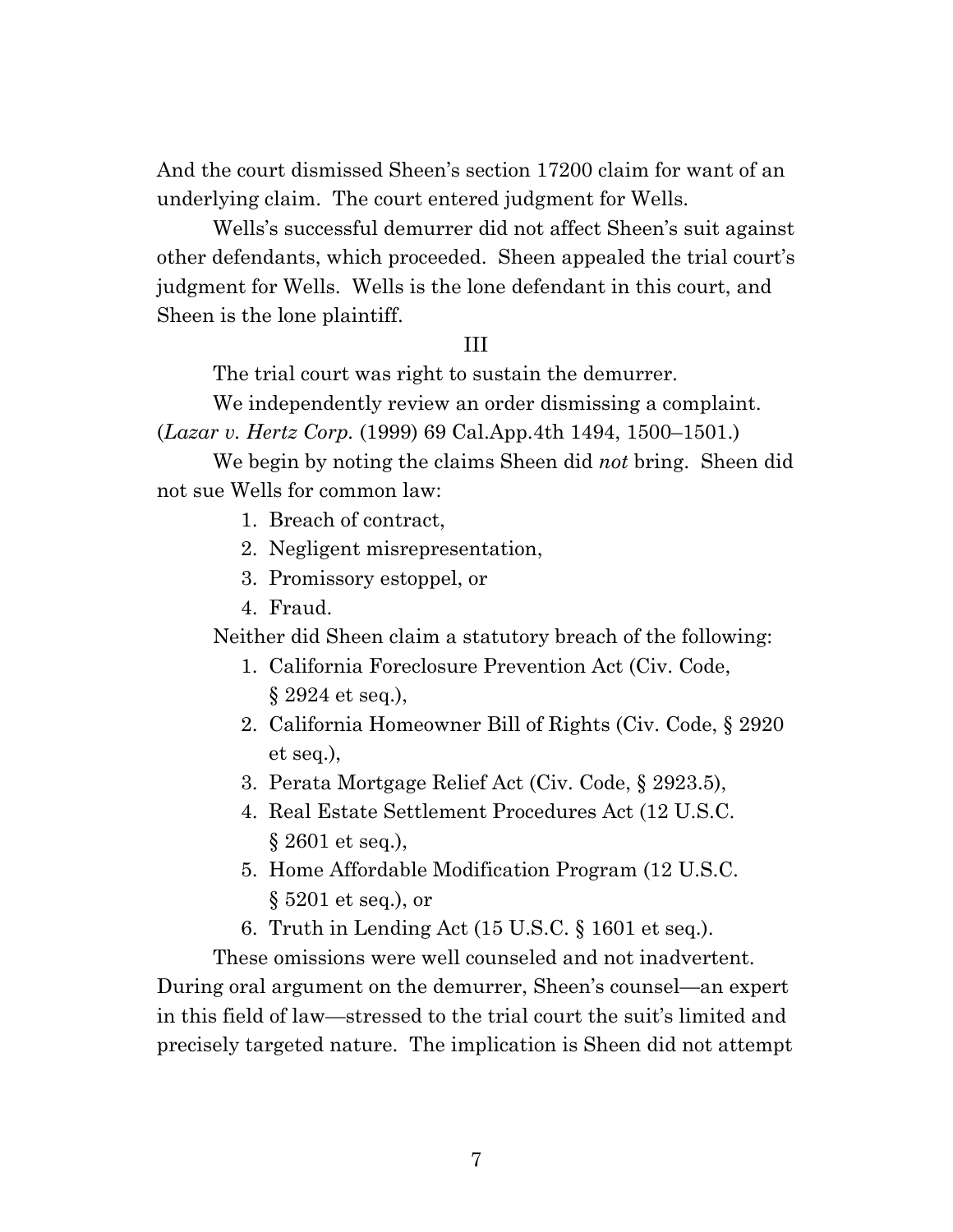these other theories because, in his attorney's estimation, they did not or could not offer him the type of relief he wanted. So Sheen turned to common law negligence to fill the gap.

Sheen told the trial court he was bringing his negligence claim on an *Alvarez* and *Daniels* theory. (See *Alvarez v. BAC Home Loans Servicing, L.P.* (2014) 228 Cal.App.4th 941 (*Alvarez*); *Daniels v. Select Portfolio Servicing, Inc.* (2016) 246 Cal.App.4th 1150 (*Daniels*).)

We respectfully disagree with *Alvarez* and *Daniels*. In our view, the trial court correctly sustained Wells's demurrer because a lender does not owe a borrower a tort duty of care during a loan modification negotiation.

The 2014 *Alvarez* decision sharpened a conflict in California's state courts. *Alvarez* ruled lenders *do* owe borrowers a duty of care in tort during mortgage modification negotiations. The *Alvarez* opinion rejected the 2013 decision in *Lueras v. BAC Home Loans Servicing, LP* (2013) 221 Cal.App.4th 49, 67 (*Lueras*), which held a lender does *not* owe a borrower a common law duty "to offer, consider, or approve" a loan modification. (See also *Nymark v. Heart Fed. Savings & Loan Assn.* (1991) 231 Cal.App.3d 1089, 1096 ["Liability to a borrower for negligence arises only when the lender 'actively participates' in the financed enterprise 'beyond the domain of the usual money lender.'"].)

The *Alvarez* opinion stressed that "the bank holds 'all the cards'" and that borrowers are captive, with virtually no bargaining power. (*Alvarez*, *supra*, 228 Cal.App.4th at p. 949.) The opinion noted the "moral imperative that those with the controlling hand be required to exercise reasonable care in their dealings with borrowers seeking a loan modification." (*Ibid.*) The decision reasoned recent legislation demonstrated "'a rising trend to require lenders to deal reasonably with borrowers in default to try to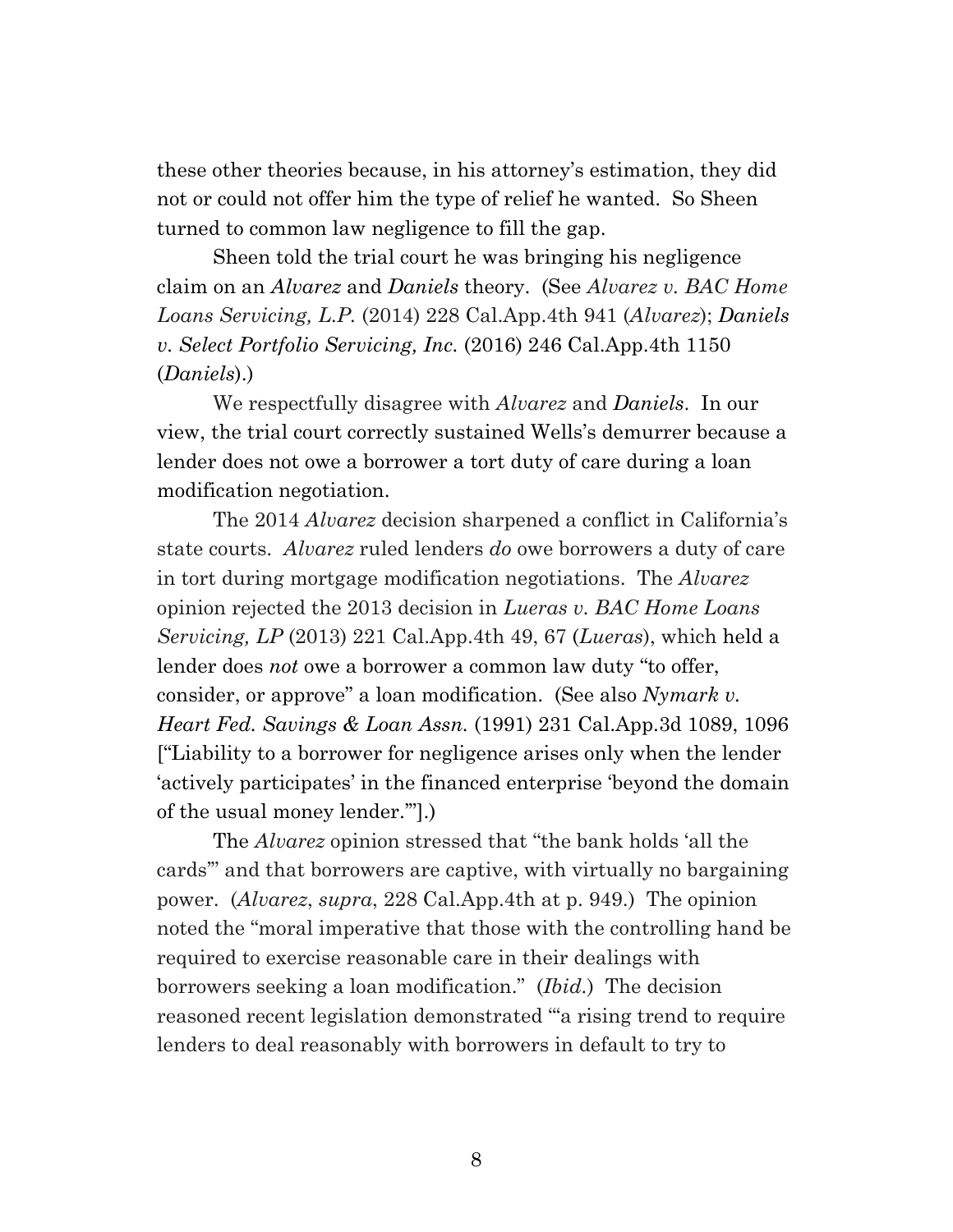effectuate a workable loan modification.'" (*Id.* at p. 950.) In careful detail, *Alvarez* explained why it took a view conflicting with *Lueras*. (*Id*. at pp. 947–951.)

This conflict persists. The *Daniels* court followed *Alvarez*, while other courts have aligned with *Lueras*. The unpublished Fourth Appellate District decision in *Lacken v. Select Portfolio Servicing, Inc.* (Feb. 20, 2018 G053997) 2018 Cal.App.Unpub. Lexis 1163, pp. \*18–\*22, 2018 WL 948198, pp. \*6–\*8, reviewed the debate and continued the rift, as do numerous federal decisions. (See *Anderson v. Deutsche Bank Nat. Trust Co. Americas* (9th Cir. 2016) 649 Fed.Appx. 550, 552; *Deschaine v. IndyMac Mortgage Services* (9th Cir. 2015) 617 Fed.Appx. 690, 693; *Hackett v. Wells Fargo Bank* (C.D. Cal. Mar. 5, 2018, 2:17-CV-7354) 2018 U.S.Dist. Lexis 38412, pp. \*22–\*26, 2018 WL 1224410, pp. \*8–\*9; *Cruz v. Freedom Mortgage Corporation* (C.D.Cal. May 3, 2018, CV 18-1438) 2018 WL 6118532, pp. \*5–\*6.)

Our list of cases in conflict is hardly exhaustive but the extent and duration of this conflict shows the governing test does not yield predictable and uniform results.

That governing test stems from *Biakanja v. Irving* (1958) 49 Cal.2d 647 (*Biakanja*). How one views this test apparently depends on the beholder. (Compare *Alvarez*, *supra*, 228 Cal.App.4th at pp. 948–951 [*Biakanja* dictates duty] with *Lueras, supra*, 221 Cal.App.4th at p. 67 [*Biakanja* dictates no duty].) Our view is that *Lueras* and allied opinions correctly analyzed the *Biakanja* factors.

Rather than rely on this debatable test alone, we seek added certainty by turning to the latest word from the California Supreme Court in its *Gas Leak Cases* opinion. This case concerned the issue of tort duty, albeit not in the mortgage modification context. Rather, *Gas Leak Cases* arose when a utility accidentally let methane escape, which caused nearby businesses to lose money.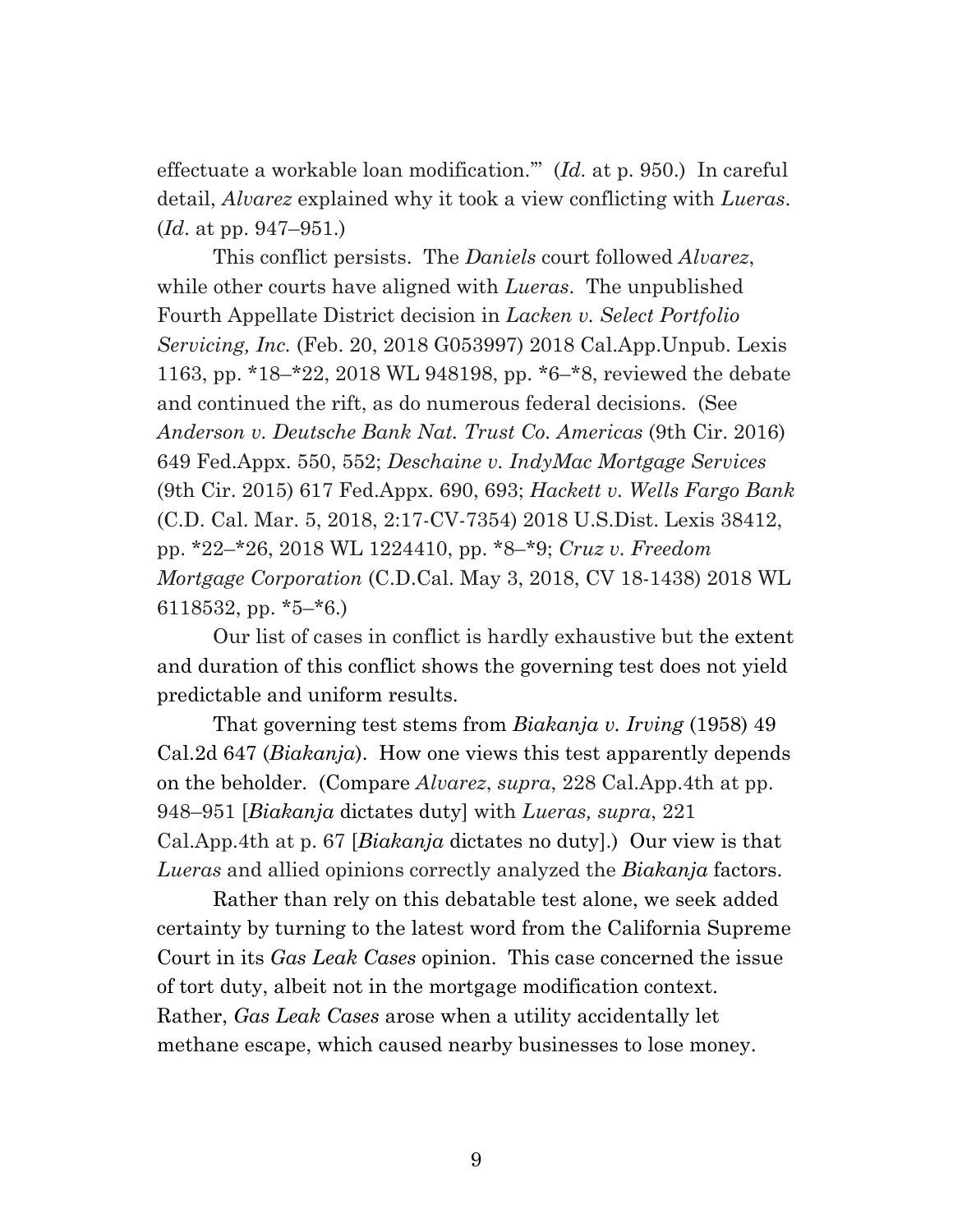Like Sheen, these businesses suffered neither personal injury nor property damage. Their losses were purely economic. The question in *Gas Leak Cases* was whether the utility owed these businesses a tort duty of care. The High Court said no. The economic loss rule means there is no such tort duty.

The *Gas Leak Cases* quoted a legal test called the "*Rowland*  factors" that derived from and is nearly identical to the *Biakanja* test. (See *Gas Leak Cases, supra,* 7 Cal.5th at p. 398 [citing *Rowland v. Christian* (1968) 69 Cal.2d 108, 113, which in turn cited *Biakanja*]; *id.* at p. 400 [analyzing and applying *Biakanja*]; *id*. at p. 401 [the *Biakanja* test involved "a subset of the *Rowland* factors"].) But the High Court eschewed "rote application of these separate socalled *Rowland* factors" and instead took a comprehensive look at the total considerations at play. (*Id.* at p. 399.)

One fundamental consideration was that economic losses flowing from "a financial transaction gone awry" are "'primarily the domain of contract and warranty law or the law of fraud, rather than of negligence.'" (*Gas Leak Cases*, *supra*, 7 Cal.5th at p. 402.) Here we have a financial transaction gone awry and nothing more: Sheen suffered neither personal injury nor property damage.

The *Gas Leak Cases* decision also considered the views of other jurisdictions and of the Restatement of Torts. (*Gas Leak Cases*, *supra*, 7 Cal.5th at pp. 403–407.) We follow this lead.

Decisions from other jurisdiction form a consensus that "cuts sharply against imposing a duty of care to avoid causing purely economic losses in negligence cases like this one . . . ." (*Gas Leak Cases*, *supra*, 7 Cal.5th at p. 403.)

Courts in at least 23 states have refused to impose tort duties on lenders about loan modifications. (See *Prickett v. BAC Home Loans* (N.D.Ala. 2013) 946 F.Supp.2d 1236, 1244–1245 [applying Alabama law]; *Miller v. Bank of New York Mellon* (Colo.Ct.App.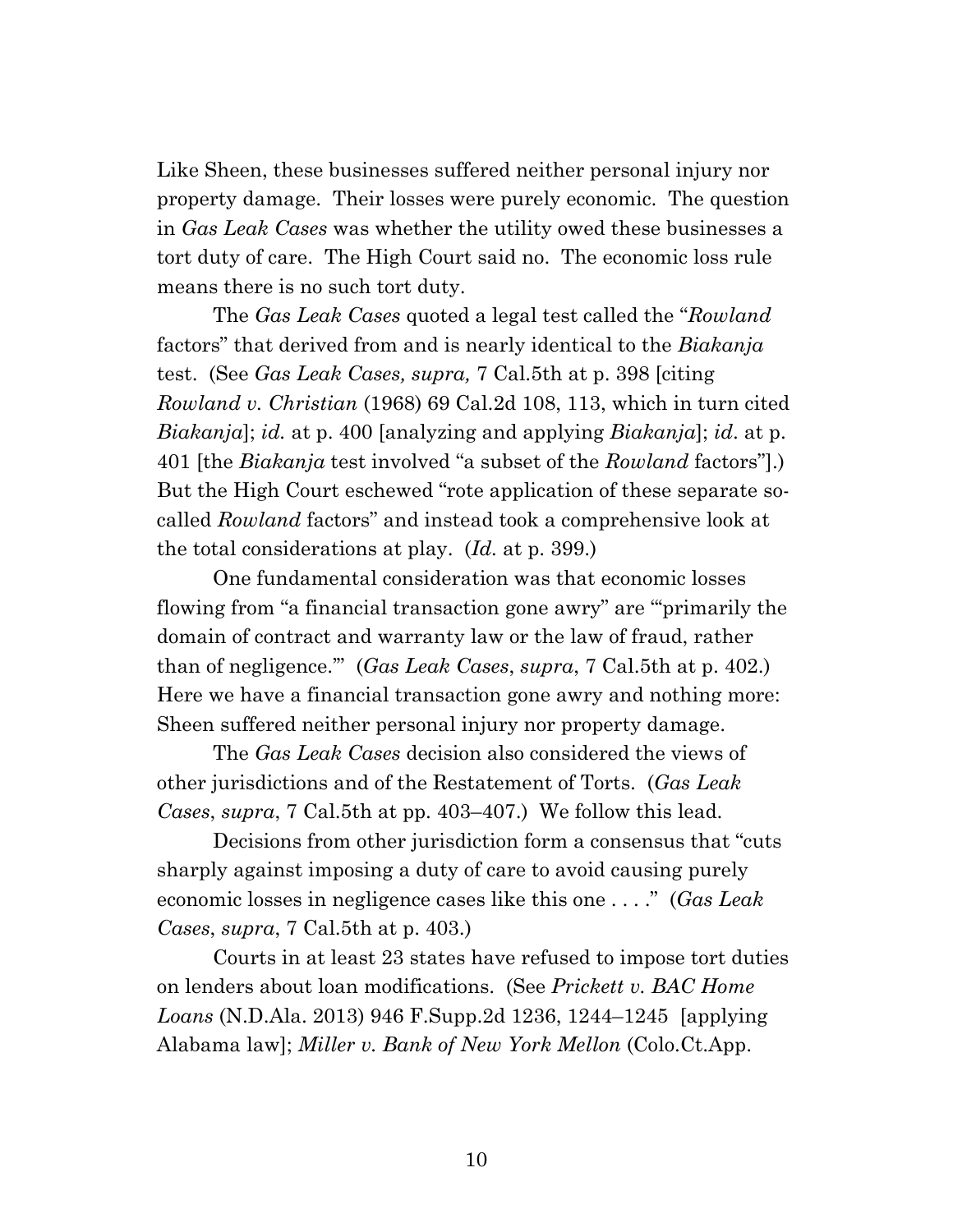2016) 379 P.3d 342, 345–348; *Burdick v. Bank of America, N.A.* (S.D.Fla. 2015) 99 F.Supp.3d 1372, 1377–1378 [applying Florida law]; *Chung v. JPMorgan Chase Bank, N.A.* (N.D.Ga. 2013) 975 F.Supp.2d 1333, 1344–1346 [applying Georgia law]; *Wigod v. Wells Fargo Bank, N.A.* (7th Cir. 2012) 673 F.3d 547, 567–568 [applying Illinois law]; *Jaffri v. JPMorgan Chase Bank, N.A.* (Ind.Ct.App. 2015) 26 N.E.3d 635, 638; *Legore v. OneWest Bank, FSB* (D.Md. 2012) 898 F.Supp.2d 912, 918–919 [applying Maryland law]; *Afridi v. Residential Credit Solutions, Inc.* (D.Mass. 2016) 189 F.Supp.3d 193, 199 [applying Massachusetts law]; *Polidori v. Bank of America, N.A.* (E.D.Mich. 2013) 977 F.Supp.2d 754, 763–764 [applying Michigan law]; *Wivell v. Wells Fargo Bank, N.A.* (8th Cir. 2014) 773 F.3d 887, 900 [applying Missouri law]; *Anderson v. ReconTrust Company, N.A.* (Mont. 2017) 390 Mont. 12, 20; *McGee v. CitiMortgage* (D.Nev. May 31, 2013, 2:12-CV-2025) 2013 U.S.Dist. Lexis 76675, pp. \*16–\*17, 2013 WL 2405301, p. \*6 [applying Nevada law]; *Schaefer v. Indymac Mortgage Services* (1st Cir. 2013) 731 F.3d 98, 103–107 [applying New Hampshire law]; *Patetta v. Wells Fargo Bank, N.A.* (D.N.J. Sep. 10, 2009, 3:09–CV–2848) 2009 U.S.Dist. Lexis 82338, pp. \*30–\*32, 2009 WL 2905450, p. \*8 [holding no fiduciary duty exists between borrowers and lenders that would support non-contractual liability under New Jersey law]; *Dooley v. Wells Fargo Bank, Nat. Ass'n* (S.D.Ohio 2013) 941 F.Supp.2d 862, 866–867 [applying Ohio law]; *Medici v. JP Morgan Chase Bank, N.A.* (D.Or. Jan. 15, 2014, 3:11–CV–00959) 2014 U.S.Dist. Lexis 4928, pp. \*9–\*10, 2014 WL 199232, pp. \*3–\*4; *Bordoni v. Chase Home Finance LLC* (E.D.Pa. 2019) 374 F.Supp.3d 378, 384–386 [applying Pennsylvania law]; *Henderson v. Wells Fargo Bank, N.A.* (N.D.Tex. 2013) 974 F.Supp.2d 993, 1010–1012 [applying Texas law]; *Needham v. Fannie Mae* (D.Utah 2012) 854 F.Supp.2d 1145, 1153 [applying Utah law]; *Parks v. BAC Home*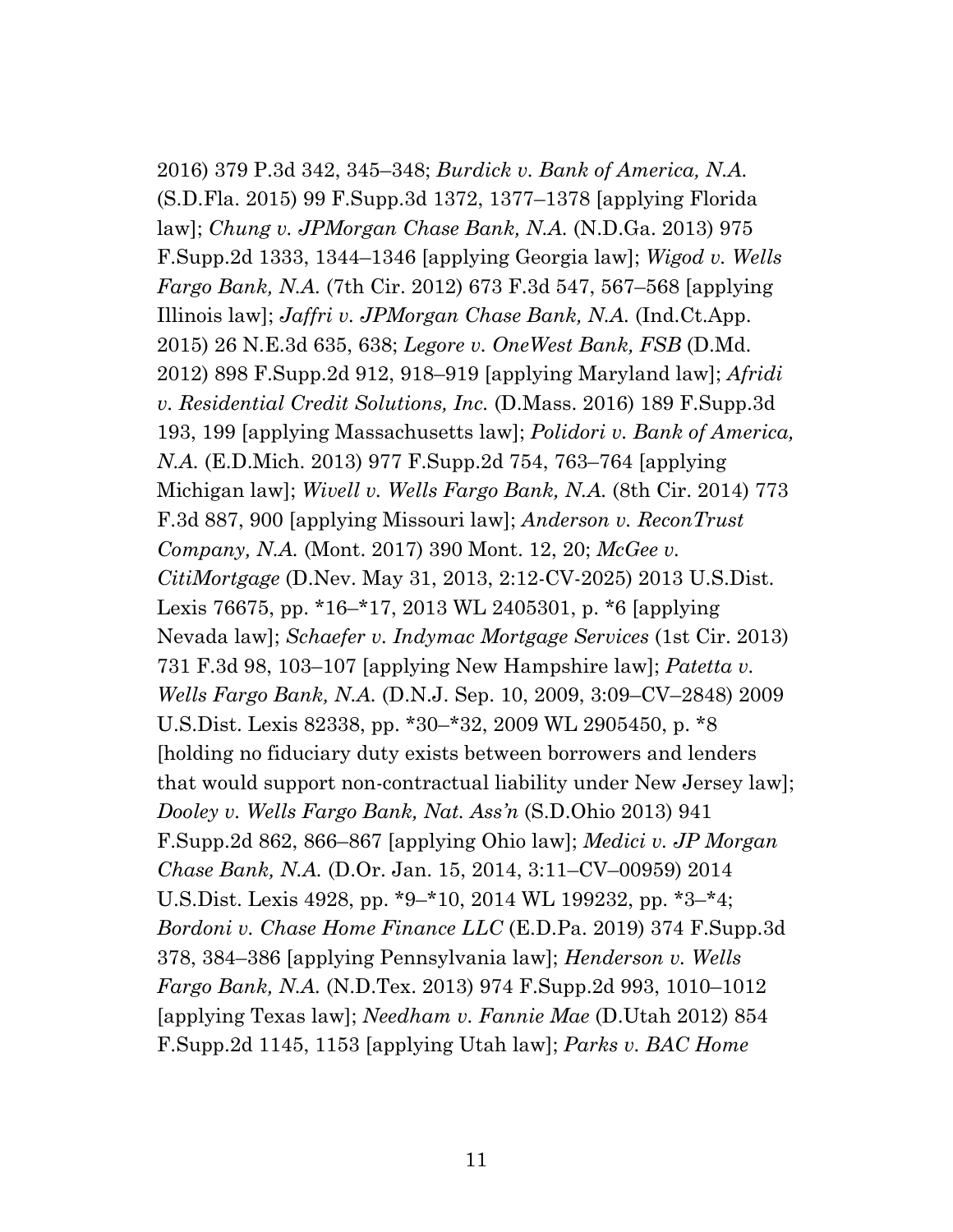*Loan Servicing, LP* (E.D.Va. 2011) 825 F.Supp.2d 713, 716 [applying Virginia law]; *Srok v. Bank of Am.* (E.D.Wis. Nov. 6, 2015, 15-CV-239) 2015 U.S.Dist. Lexis 151025, pp. \*17–\*21, 2015 WL 6828078, pp. \*7–\*8 [applying Wisconsin law]; *McNeely v. Wells Fargo Bank, N.A.* (S.D.W.Va. Dec. 10, 2014, 2:13-CV-25114) 2014 U.S.Dist. Lexis 170784, pp. \*12–\*20, 2014 WL 7005598, pp. \*5–\*7; *Powell v. Ocwen Loan Servicing, LLC* (D.Wyo. Aug. 7, 2014, 14-CV-113) 2014 U.S.Dist. Lexis 187163, pp. \*12–\*16, 2014 WL 11498232, pp. \*5–\*6 [applying Wyoming law].)

This 23-state bloc is the dominant position, but there may be a contrary minority view. An unpublished 2014 federal district court opinion reported two dissenting cases: one unpublished decision from Arizona and another from Mississippi. (See *Powell v. Ocwen Loan Servicing, LLC*, *supra*, 2014 U.S.Dist. Lexis 187163, p. \*13, 2014 WL 11498232, pp. \*5–\*6 [citing *McIntosh v. IndyMac Bank, FSB* (D.Ariz. Jan. 10, 2013, CV-11-1805) 2013 U.S.Dist. Lexis 3959, pp. \*6–\*7, 2013 WL 135315, p. \*2; *Montgomery v. CitiMortgage, Inc.* (S.D.Miss. 2013) 955 F.Supp.2d 640, 649–650 (*Montgomery*)].)

So perhaps Arizona and Mississippi support *Alvarez*. We are unsure.

The pertinent law in Arizona appears to be a bit of a mixed bag. (Compare *Snyder v. HSBC Bank, USA, N.A.* (D.Ariz. 2012) 913 F.Supp.2d 755, 775–776 [noting relevant Arizona law "is not well-settled"] with *id.* at p. 776 [concluding bank owed no duty to borrower] and *Zazueta v. Nationstar Mortg., LLC* (D.Ariz. Apr. 1, 2014, (CV-13-1415), 2014 U.S.Dist. Lexis 189627, pp. \*16–18, 2014 WL 12527708, pp.  $*6-*7$  [apparently holding no tort duty exists between a financial institution and a borrower].)

We have similar uncertainty about the law of Mississippi. (Compare *Poppelreiter v. GMAC Mortg., LLC* (N.D.Miss. Dec. 7,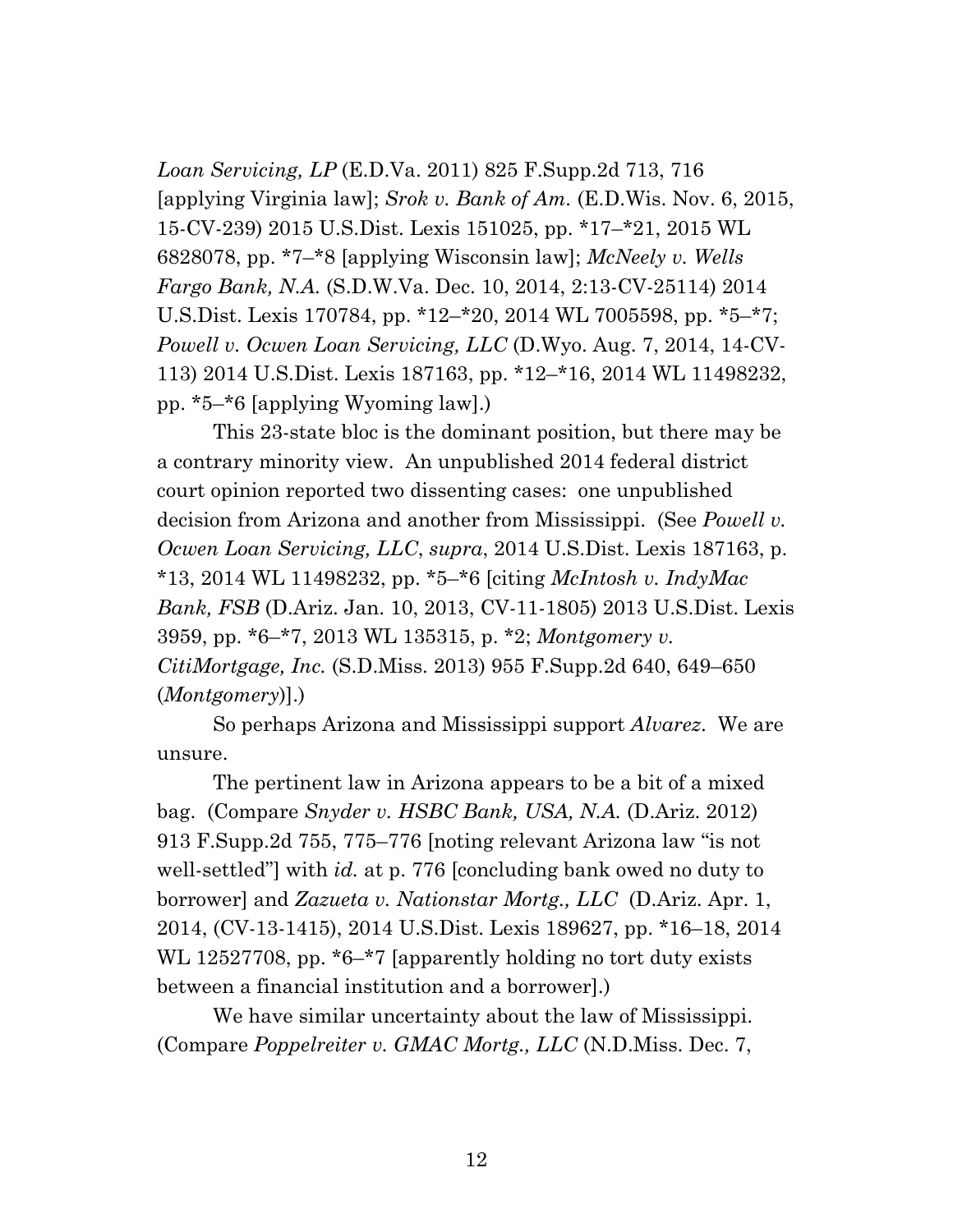2011, 1:11CV008) 2011 U.S.Dist. Lexis 140957, pp. \*8–\*9, 2011 WL 6100440, p. \*3 [relationship between a mortgagor and mortgagee is not a fiduciary one but rather an arms-length business transaction involving a normal debtor-creditor relationship] with *Montgomery*, *supra*, 955 F. Supp.2d at 649 [under Mississippi law a negligence claim may be founded on the breach of a legal duty arising from a contract between parties].)

Our uncertainty about Arizona and Mississippi does not matter. Whether the tally is 23 to zero or 23 to two, the overwhelming supermajority of states disagree with *Alvarez*.

The dominant position is there is no tort duty during mortgage modification negotiations. This consensus is "a striking degree of unanimity." (*Gas Leak Cases*, *supra*, 7 Cal.5th at p. 407.) It weighs against *Alvarez.*

Turning next to the Restatement of Torts, it supports *Lueras* and opposes *Alvarez*, as we explain.

There is "[l]ittle wonder" the Restatement "takes the dominant view. Although acknowledging that '[d]uties to avoid the unintentional infliction of economic loss' exist in certain recognized circumstances, the latest Restatement provides that there is 'no general duty to avoid the unintentional infliction of economic loss on another.' (Rest.3d, Torts, Liability for Economic Harm (Tent. Draft. No. 1, Apr. 4, 2012) § 1 (Restatement T.D. 1).)" (*Gas Leak Cases*, *supra*, 7 Cal.5th at p. 407.)

Specifically, the most recent Restatement explains there can be no liability in tort for economic loss caused by negligence in the performance or *negotiation* of a contract between its parties. (Rest.3d Torts, Liability for Economic Harm (Tent. Draft No. 1, Apr. 4, 2012) § 3.) Certain exceptions exist but do not apply here.

The Restatement gives its rationale. "When a party's negligence in performing or negotiating a contract causes economic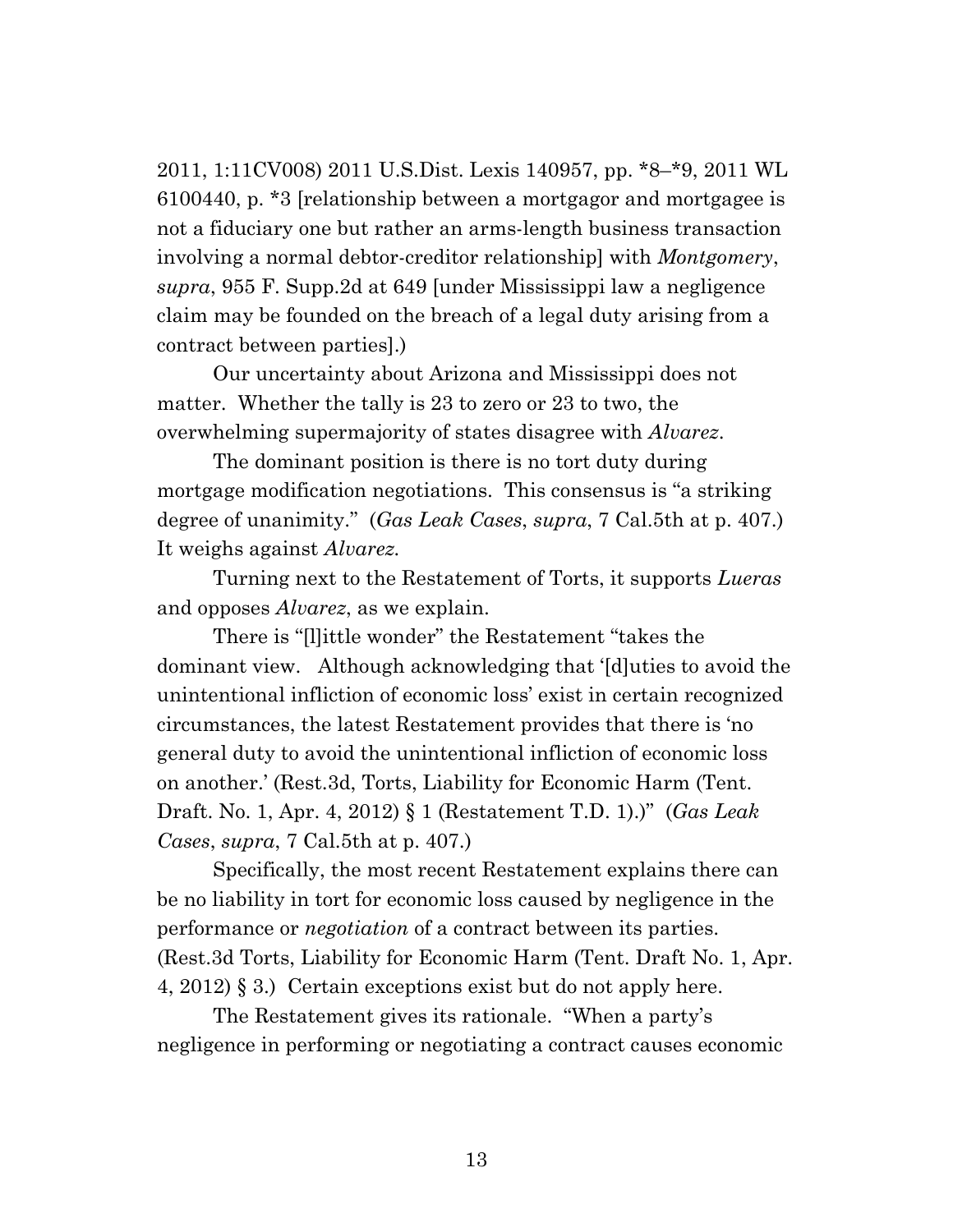loss to the counterparty, remedies are determined by other bodies of law: principally the law of contract, though sometimes also the law of restitution or relevant statutes. The law of contract and the law of restitution have been developed for the specific purpose of allocating economic losses that result from the negotiation and performance of contracts. They provide a more extensive and finely tuned apparatus for the purpose than the law of torts, which has developed primarily to address injuries that occur outside contractual relationships. [¶] [This approach] serves several purposes. When a dispute arises, the rule protects the bargain the parties have made against disruption by a tort suit. Seen from an earlier point in the life of a transaction, the rule allows parties to make dependable allocations of financial risk without fear that tort law will be used to undo them later. Viewed in the long run, the rule prevents the erosion of contract doctrines by the use of tort law to work around them. The rule also reduces the confusion that can result when a party brings suit on the same facts under contract and tort theories that are largely redundant in practical effect." (Rest.3d Torts, Liability for Economic Harm (Tent. Draft No. 1, Apr. 4, 2012) § 3, com. b., p. 22.)

The Restatement rebuts factors that may have contributed to *Alvarez's* result. "Pressure to find a tort claim arises because the stakes are high and the plaintiff's position is sympathetic . . . . But if denying relief to the plaintiff seems to produce an injustice on those grounds, a better response is to reconsider the application of . . . the other doctrines of contract law that are responsible for the result. Using tort law to bypass those doctrines weakens them and retards their development. It also interferes with the ability of others to make reliable agreements in the future. In the alternative, a result unappealing on its equities may call for a statutory solution. Statutes can impose responsibility on sellers for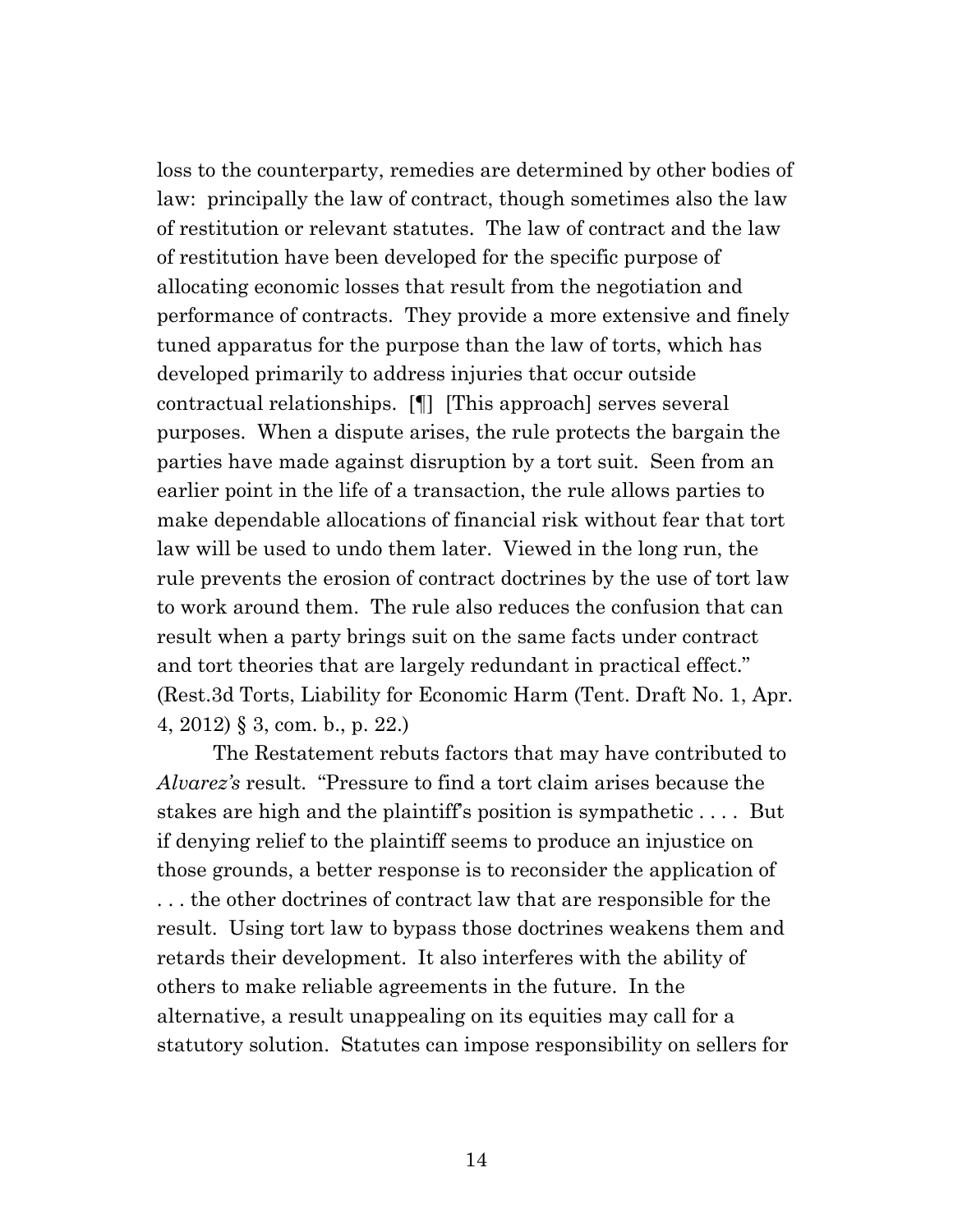certain risks without distorting widely applicable legal principles to reach the desired outcome. . . . When two parties negotiate over a contract, the amount of care they are expected to show for each other's interests will often be unclear or significantly less than the care expected in a situation involving strangers or the risk of physical injury. That is among the reasons why the duties of care between parties who negotiate contracts are not governed by the law of tort." (Rest.3d Torts, Liability for Economic Harm (Tent. Draft No. 1, Apr. 4, 2012) § 3, com. d., pp. 27–28.)

The Restatement is definitive: it "eliminates tort claims based on a defendant's negligent statements of intent to make a contract, predictions about the likelihood of a contract, or mistaken suggestions that a contract has been formed." (Rest.3d Torts, Liability for Economic Harm (Tent. Draft No. 1, Apr. 4, 2012) § 3, com. e., p. 29.)

"Detailed doctrines in the law of contract, of restitution, and of estoppel have developed to provide relief in such cases where necessary. If those bodies of law fall short, the appropriate response again is to reform them, not to use the law of tort to supply their deficiencies." (Rest.3d Torts, Liability for Economic Harm (Tent. Draft No. 1, Apr. 4, 2012) § 3, com. e., p. 29.)

In sum, the consensus of other jurisdictions and of the Restatement cuts against *Alvarez* and similar decisions.

Logic points to the same conclusion: "it is strange to impose a negligence duty on lenders to carefully review modification applications when there is no such tort duty to *approve* applications as a result of that review." (*Carbajal v. Wells Fargo Bank, N.A.* (C.D.Cal. Apr. 10, 2015, CV 14-7851) 2015 U.S.Dist. Lexis 47918, p. \*15, 2015 WL 2454054, p. \*6, affd. (9th Cir. 2017) 697 Fed.Appx. 555, original italics.)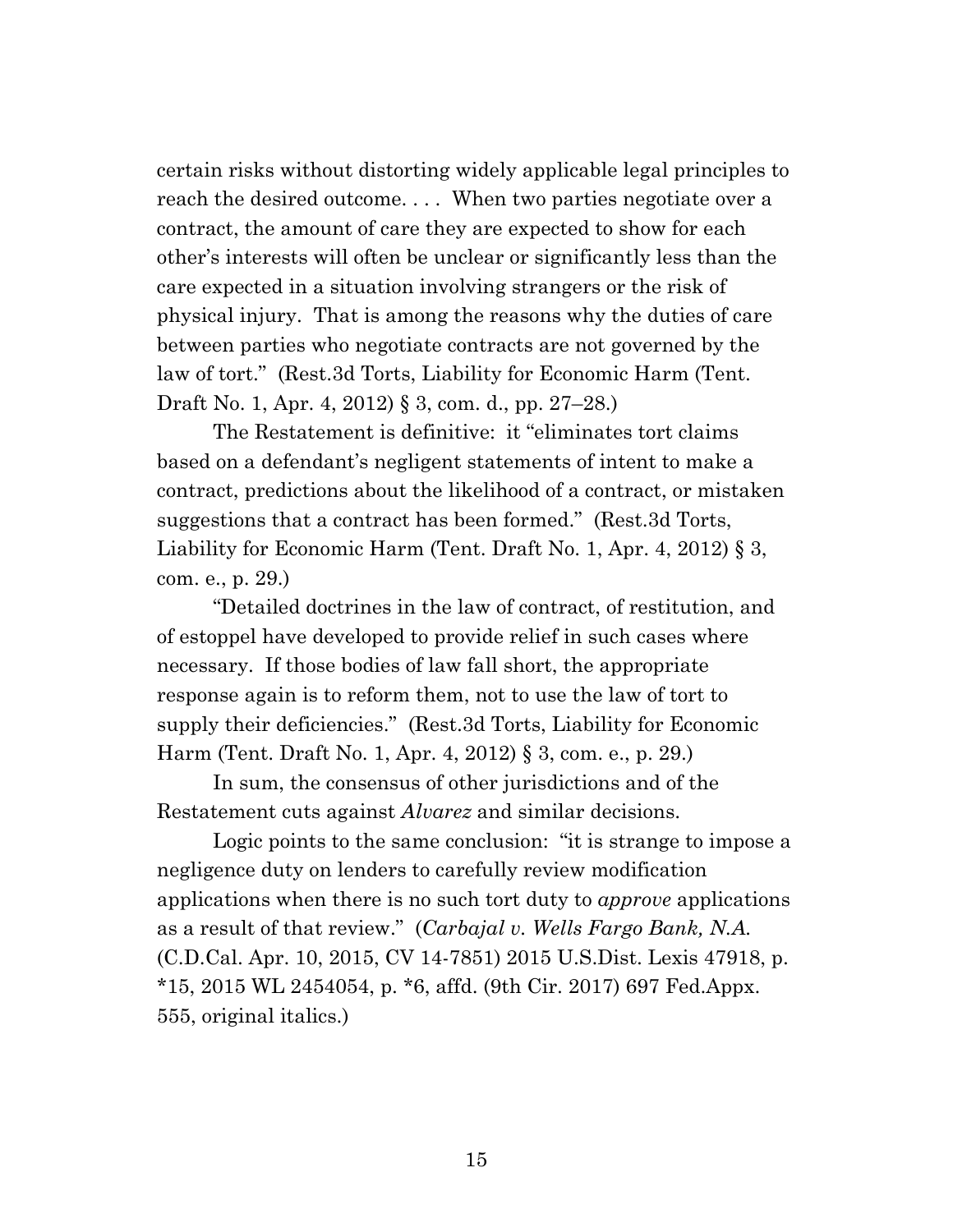Finally, the *Gas Leak Cases* opinion noted the ability of legislatures to craft remedies beyond the ken of courts. Legislatures, both state and federal, have responded to problems in the mortgage modification field. "[T]hrough the democratic process, the Legislature can bring to bear a mix of expertise while considering competing concerns to craft a solution in tune with public demands." (*Gas Leak Cases*, *supra*, 7 Cal.5th at p. 413.)

In the mortgage modification field, legislatures have been active, and their results have been designedly limited in time and scope. Neither legislators nor borrowers (nor others) want to increase mortgage costs or to limit the availability of mortgages and mortgage modifications. (Cf. *Daniels*, *supra*, 246 Cal.App.4th at p. 1183 [absent a duty in the first place to modify a loan or even to evaluate such an application, imposing negligence liability for the mishandling of loan modification applications could discourage lenders from offering modification].)

After fair notice, legislators can hear from disinterested experts and from all affected sectors before acting. After hearings and reports, legislatures can craft broadly acceptable compromises and can enact limited and experimental pilot programs. Legislatures can adjust policy swiftly in the face of change and experience.

Courts can do none of these things well. The complexity and importance of financial markets gives special force to the law of unintended consequences.

We conclude we should follow *Lueras*, not *Alvarez*. Under this view, the trial court properly dismissed Sheen's negligence count because a lender does not owe a borrower a common law duty to offer, consider, or approve a loan modification.

Sheen's other claims are meritless. We agree with the trial court the intentional infliction of emotional distress claim is